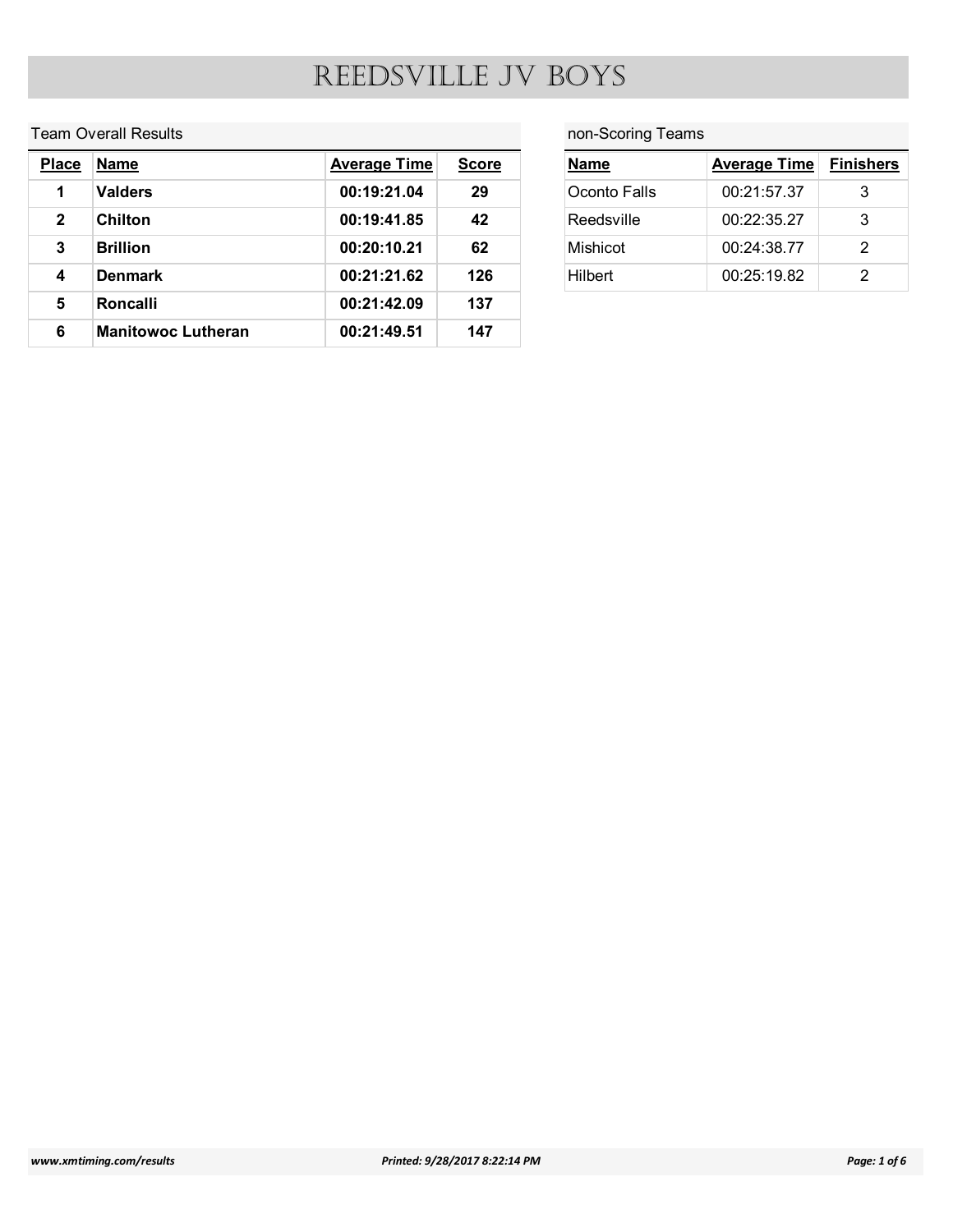#### Team Results

| <b>Team Results</b> |                      |                         |              | REEDSVILLE JV BOYS                           |                     |                            |                   |
|---------------------|----------------------|-------------------------|--------------|----------------------------------------------|---------------------|----------------------------|-------------------|
|                     |                      |                         |              |                                              |                     |                            |                   |
| <b>Place</b>        | <b>Team Name</b>     |                         |              |                                              | <b>Average Time</b> | # of Finishers             | <b>Team Score</b> |
| 1                   | <b>Valders</b>       |                         |              |                                              | 00:19:21.04         | 23                         | 29                |
|                     | <b>Team Position</b> | <b>Overall Position</b> | Bib#         | <b>Name</b>                                  |                     | <b>Time</b>                | <b>Score</b>      |
|                     | -1                   | $\mathbf{1}$            | 3349         | <b>Josiah Welch</b>                          |                     | 00:18:29.50                | $\mathbf 1$       |
|                     | $\mathbf{2}$         | $\overline{2}$          | 3342         | <b>Trent Persinger</b>                       |                     | 00:18:57.55                | $\overline{2}$    |
|                     | 3                    | 5                       | 3338         | <b>Tekele Lehman</b>                         |                     | 00:19:25.65                | 5                 |
|                     | 4<br>5               | 9<br>14                 | 3346<br>3326 | <b>Brett Spindler</b>                        |                     | 00:19:47.43<br>00:20:05.05 | 8<br>13           |
|                     | 6                    | 17                      | 3328         | <b>Nick Bollini</b>                          |                     | 00:20:34.72                | (16)              |
|                     | $\overline{7}$       | 20                      | 3336         | James Coonce<br>Christian Kauth              |                     | 00:20:44.02                | (19)              |
| $\mathbf{2}$        | Chilton              |                         |              |                                              | 00:19:41.85         | 12                         | 42                |
|                     | <b>Team Position</b> | <b>Overall Position</b> | Bib#         | <b>Name</b>                                  |                     | <b>Time</b>                | <b>Score</b>      |
|                     | $\overline{1}$       | 4                       | 3276         | <b>Peyton Ladd</b>                           |                     | 00:19:20.77                | 4                 |
|                     | $\mathbf{2}$         | $\overline{7}$          | 3281         | <b>Payton VanRooy</b>                        |                     | 00:19:29.18                | $\overline{7}$    |
|                     | 3                    | 10                      | 3279         | <b>Jp Mcallister</b>                         |                     | 00:19:49.90                | 9                 |
|                     | 4                    | 11                      | 3277         | <b>Phoenix Ladd</b>                          |                     | 00:19:51.93                | 10                |
|                     | 5                    | 13                      | 3282         | <b>Eric East</b>                             |                     | 00:19:57.45                | 12                |
|                     | 6                    | 19                      | 3278         | <b>Colton Lemke</b>                          |                     | 00:20:37.57                | (18)              |
|                     | $\overline{7}$       | 21                      | 3283         | Alek Lemke                                   |                     | 00:20:44.03                | (20)              |
| 3                   | <b>Brillion</b>      |                         |              |                                              | 00:20:10.21         | 13                         | 62                |
|                     | <b>Team Position</b> | <b>Overall Position</b> | Bib#         | <b>Name</b>                                  |                     | <b>Time</b>                | <b>Score</b>      |
|                     | -1                   | 3                       | 3262         | <b>Isaac Koehler</b>                         |                     | 00:19:06.09                | 3                 |
|                     | $\mathbf{2}$         | 6                       | 3270         | <b>George Witt</b>                           |                     | 00:19:28.93                | 6                 |
|                     | 3                    | 15                      | 3267         | <b>Avery Schomburg</b>                       |                     | 00:20:20.30                | 14                |
|                     |                      | 16                      | 3258         | <b>Brock Behnke</b>                          |                     | 00:20:27.47                | 15                |
|                     | 5                    | 30                      | 3263         | <b>Jarred Mertens</b>                        |                     | 00:21:28.25                | ${\bf 24}$        |
|                     | 6<br>$\overline{7}$  | 34                      | 3266         | Evan Pope                                    |                     | 00:21:38.79                | (27)              |
| 4                   | <b>Denmark</b>       | 36                      | 3264         | Alex Parera                                  | 00:21:21.62         | 00:21:57.15<br>9           | (29)<br>126       |
|                     |                      |                         |              |                                              |                     |                            |                   |
|                     | <b>Team Position</b> | <b>Overall Position</b> | Bib#         | <b>Name</b>                                  |                     | <b>Time</b><br>00:19:56.18 | <b>Score</b>      |
|                     | 1<br>$\mathbf{2}$    | 12<br>22                | 3125<br>3290 | <b>Alec Teresinski</b>                       |                     | 00:20:48.22                | 11<br>21          |
|                     | 3                    | 35                      | 3287         | <b>Jack Schmitz</b>                          |                     | 00:21:40.98                | 28                |
|                     | 4                    | 38                      | 3284         | <b>Collin Klaubauf</b><br><b>Liam Albers</b> |                     | 00:22:00.31                | 30                |
|                     | 5                    | 49                      | 3291         | <b>Jedd Shefchik</b>                         |                     | 00:22:22.39                | 36                |
|                     | 6                    | 63                      | 3289         | <b>Matthew Niles</b>                         |                     | 00:23:11.69                | (39)              |
|                     | $\overline{7}$       | 67                      | 3292         | Jacob Stern                                  |                     | 00:23:50.28                | (40)              |
|                     | Roncalli             |                         |              |                                              | 00:21:42.09         | 12                         | 137               |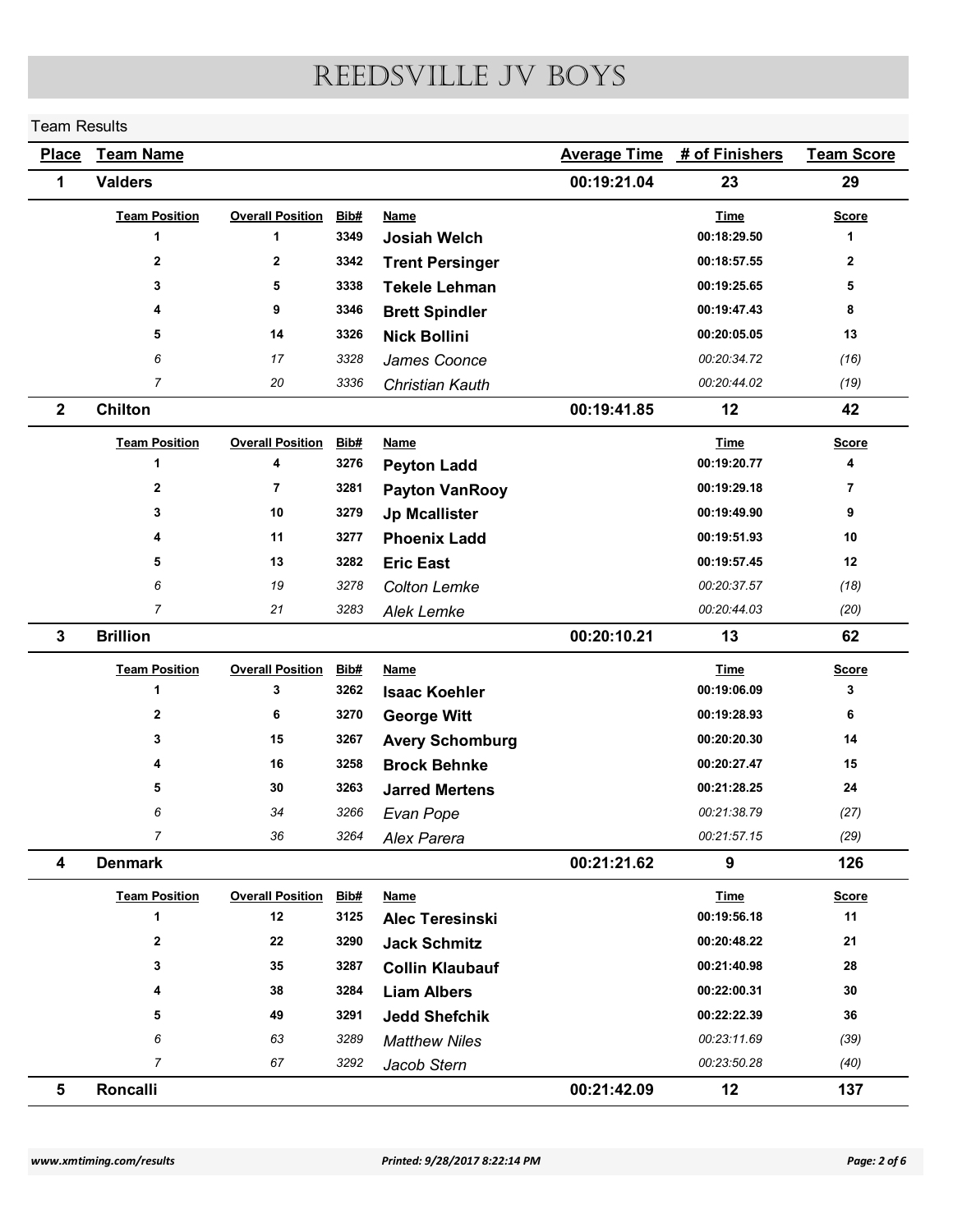|   |                                      |                                    |      | REEDSVILLE JV BOYS      |                            |                    |
|---|--------------------------------------|------------------------------------|------|-------------------------|----------------------------|--------------------|
|   |                                      |                                    |      |                         |                            |                    |
|   |                                      |                                    |      |                         |                            |                    |
|   | <b>Team Position</b><br>$\mathbf{1}$ | <b>Overall Position Bib#</b><br>29 | 3321 | <b>Name</b>             | <b>Time</b><br>00:21:15.43 | <b>Score</b><br>23 |
|   | $\mathbf{2}$                         | 31                                 | 3314 | Diego Sosa              | 00:21:29.28                | 25                 |
|   |                                      | 32                                 | 3313 | <b>Luke Koschnick</b>   | 00:21:35.61                | ${\bf 26}$         |
|   | $\mathbf{3}$<br>4                    |                                    |      | Keegan Johnsrud         |                            |                    |
|   |                                      | 39<br>43                           | 3312 | <b>Joe Gentine</b>      | 00:22:02.65<br>00:22:07.49 | 31                 |
|   | 5                                    |                                    | 3325 | <b>Max Winga</b>        |                            | 32                 |
|   | 6                                    | 47                                 | 3315 | Ryan LeClair            | 00:22:17.28                | (34)               |
|   | $\overline{7}$                       | 48                                 | 3320 | Alec Schroeder          | 00:22:22.07                | (35)               |
| 6 | <b>Manitowoc Lutheran</b>            |                                    |      | 00:21:49.51             | 8                          | 147                |
|   | <b>Team Position</b>                 | <b>Overall Position</b>            | Bib# | <b>Name</b>             | <b>Time</b>                | <b>Score</b>       |
|   | $\blacktriangleleft$                 | 18                                 | 3299 | <b>Trey Koski</b>       | 00:20:36.65                | 17                 |
|   | $\mathbf{2}$                         | 25                                 | 3303 | <b>Easton Wilker</b>    | 00:20:55.56                | ${\bf 22}$         |
|   | 3                                    | 44                                 | 3295 | <b>Justin Cole</b>      | 00:22:09.79                | 33                 |
|   | 4                                    | ${\bf 55}$                         | 3300 | <b>Nathaniel Luebke</b> | 00:22:35.89                | $37\,$             |
|   |                                      |                                    | 3298 | <b>Ben Koeslin</b>      | 00:22:49.68                | ${\bf 38}$         |
|   | 5                                    | 58                                 |      |                         |                            |                    |
|   | $\boldsymbol{6}$                     | 71<br>$72\,$                       | 3301 | Zach Marten             | 00:23:56.79                | (41)               |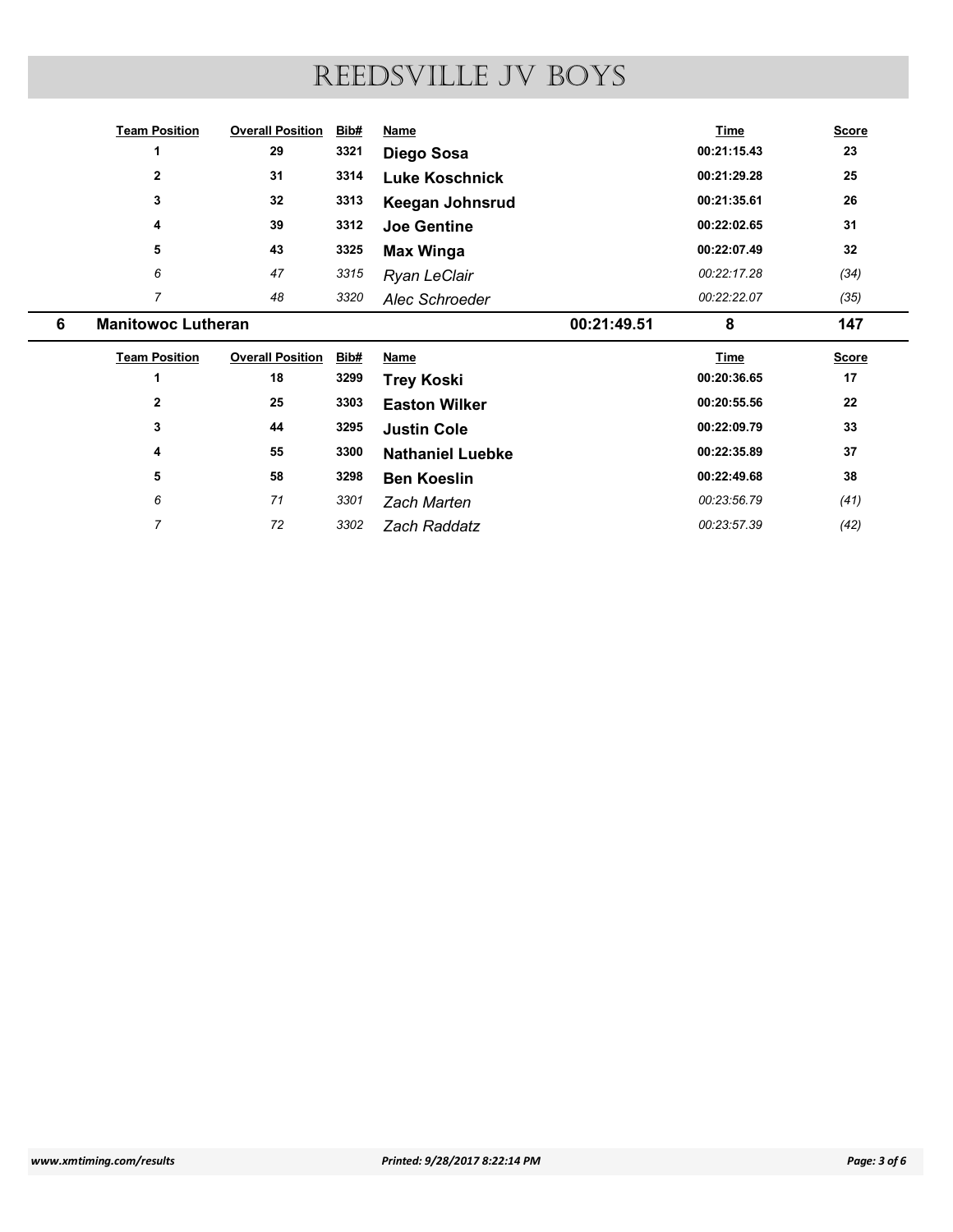# Individual Overall Results

| <b>Individual Overall Results</b><br><b>Overall</b><br>1 | <b>Score</b>   |              |                               |                               |                            |                           |              |
|----------------------------------------------------------|----------------|--------------|-------------------------------|-------------------------------|----------------------------|---------------------------|--------------|
|                                                          |                | Bib#         | <b>Name</b>                   | <b>Class</b>                  | <b>Time</b>                | Team                      |              |
|                                                          | $\mathbf 1$    | 3349         | <b>Josiah Welch</b>           | <b>SO</b>                     | 00:18:29.50                | <b>Valders</b>            |              |
| $\boldsymbol{2}$                                         | $\mathbf 2$    | 3342         | <b>Trent Persinger</b>        | <b>FR</b>                     | 00:18:57.55                | <b>Valders</b>            |              |
| 3                                                        | 3              | 3262         | <b>Isaac Koehler</b>          | <b>JR</b>                     | 00:19:06.09                | <b>Brillion</b>           |              |
| 4                                                        | 4              | 3276         | <b>Peyton Ladd</b>            | <b>JR</b>                     | 00:19:20.77                | Chilton                   |              |
| 5                                                        | 5              | 3338         | <b>Tekele Lehman</b>          | <b>SR</b>                     | 00:19:25.65                | <b>Valders</b>            |              |
| 6                                                        | 6              | 3270         | <b>George Witt</b>            | <b>JR</b>                     | 00:19:28.93                | <b>Brillion</b>           |              |
| $\overline{7}$                                           | $\overline{7}$ | 3281         | <b>Payton VanRooy</b>         | <b>JR</b>                     | 00:19:29.18                | <b>Chilton</b>            |              |
| 8                                                        | 0              | 3308         | Dylan Nelson                  | JR                            | 00:19:41.33                | Oconto Falls              |              |
| 9                                                        | 8              | 3346         | <b>Brett Spindler</b>         | <b>SR</b>                     | 00:19:47.43                | <b>Valders</b>            |              |
| 10                                                       | 9              | 3279         | <b>Jp Mcallister</b>          | <b>SR</b>                     | 00:19:49.90                | Chilton                   |              |
| 11                                                       | 10             | 3277         | <b>Phoenix Ladd</b>           | <b>SO</b>                     | 00:19:51.93                | <b>Chilton</b>            |              |
| 12                                                       | 11             | 3125         | <b>Alec Teresinski</b>        | <b>JR</b>                     | 00:19:56.18                | <b>Denmark</b>            |              |
| 13                                                       | 12             | 3282         | <b>Eric East</b>              | <b>FR</b>                     | 00:19:57.45                | Chilton                   |              |
| 14                                                       | 13             | 3326         | <b>Nick Bollini</b>           | <b>SO</b>                     | 00:20:05.05                | <b>Valders</b>            |              |
| 15                                                       | 14             | 3267         | <b>Avery Schomburg</b>        | <b>FR</b>                     | 00:20:20.30                | <b>Brillion</b>           |              |
| 16                                                       | 15             | 3258         | <b>Brock Behnke</b>           | <b>SR</b>                     | 00:20:27.47                | <b>Brillion</b>           |              |
| 17                                                       | (16)           | 3328         | James Coonce                  | SR                            | 00:20:34.72                | Valders                   |              |
| 18                                                       | 17             | 3299         | <b>Trey Koski</b>             | <b>FR</b>                     | 00:20:36.65                | <b>Manitowoc Lutheran</b> |              |
| 19                                                       | (18)           | 3278         | <b>Colton Lemke</b>           | SR                            | 00:20:37.57                | Chilton                   |              |
| 20                                                       | (19)           | 3336         | Christian Kauth               | FR                            | 00:20:44.02                | Valders                   |              |
| 21                                                       | (20)           | 3283         | Alek Lemke                    | FR                            | 00:20:44.03                | Chilton                   |              |
| 22                                                       | 21             | 3290         | <b>Jack Schmitz</b>           | <b>SO</b>                     | 00:20:48.22                | <b>Denmark</b>            |              |
| 23                                                       | 0              | 3333         | Creighton Kahlenberg          | SR                            | 00:20:49.16                | Valders                   |              |
| 24                                                       | 0              | 3329         | <b>Peyton Dietrich</b>        | FR                            | 00:20:49.86                | Valders                   |              |
| 25                                                       | 22             | 3303         | <b>Easton Wilker</b>          | <b>FR</b>                     | 00:20:55.56                | <b>Manitowoc Lutheran</b> |              |
| 26<br>27                                                 | 0<br>0         | 3273<br>3348 | Lukas Halbach<br>Andrew Welch | FR<br>JR                      | 00:20:58.63<br>00:21:00.42 | Chilton<br>Valders        |              |
| 28                                                       | 0              | 3275         | Caleb Kopecky                 | SR                            | 00:21:07.03                | Chilton                   |              |
| 29                                                       | 23             | 3321         | Diego Sosa                    | <b>SO</b>                     | 00:21:15.43                | Roncalli                  |              |
| 30                                                       | 24             | 3263         | <b>Jarred Mertens</b>         | <b>SR</b>                     | 00:21:28.25                | <b>Brillion</b>           |              |
| 31                                                       | 25             | 3314         | <b>Luke Koschnick</b>         | <b>FR</b>                     | 00:21:29.28                | Roncalli                  |              |
| 32                                                       | 26             | 3313         | Keegan Johnsrud               | <b>SR</b>                     | 00:21:35.61                | Roncalli                  |              |
| 33                                                       | 0              | 3331         | <b>Riley Hammel</b>           | SO                            | 00:21:35.77                | Valders                   |              |
| 34                                                       | (27)           | 3266         | Evan Pope                     | FR                            | 00:21:38.79                | <b>Brillion</b>           |              |
| 35                                                       | 28             | 3287         | <b>Collin Klaubauf</b>        | <b>SR</b>                     | 00:21:40.98                | <b>Denmark</b>            |              |
| www.xmtiming.com/results                                 |                |              |                               | Printed: 9/28/2017 8:22:14 PM |                            |                           | Page: 4 of 6 |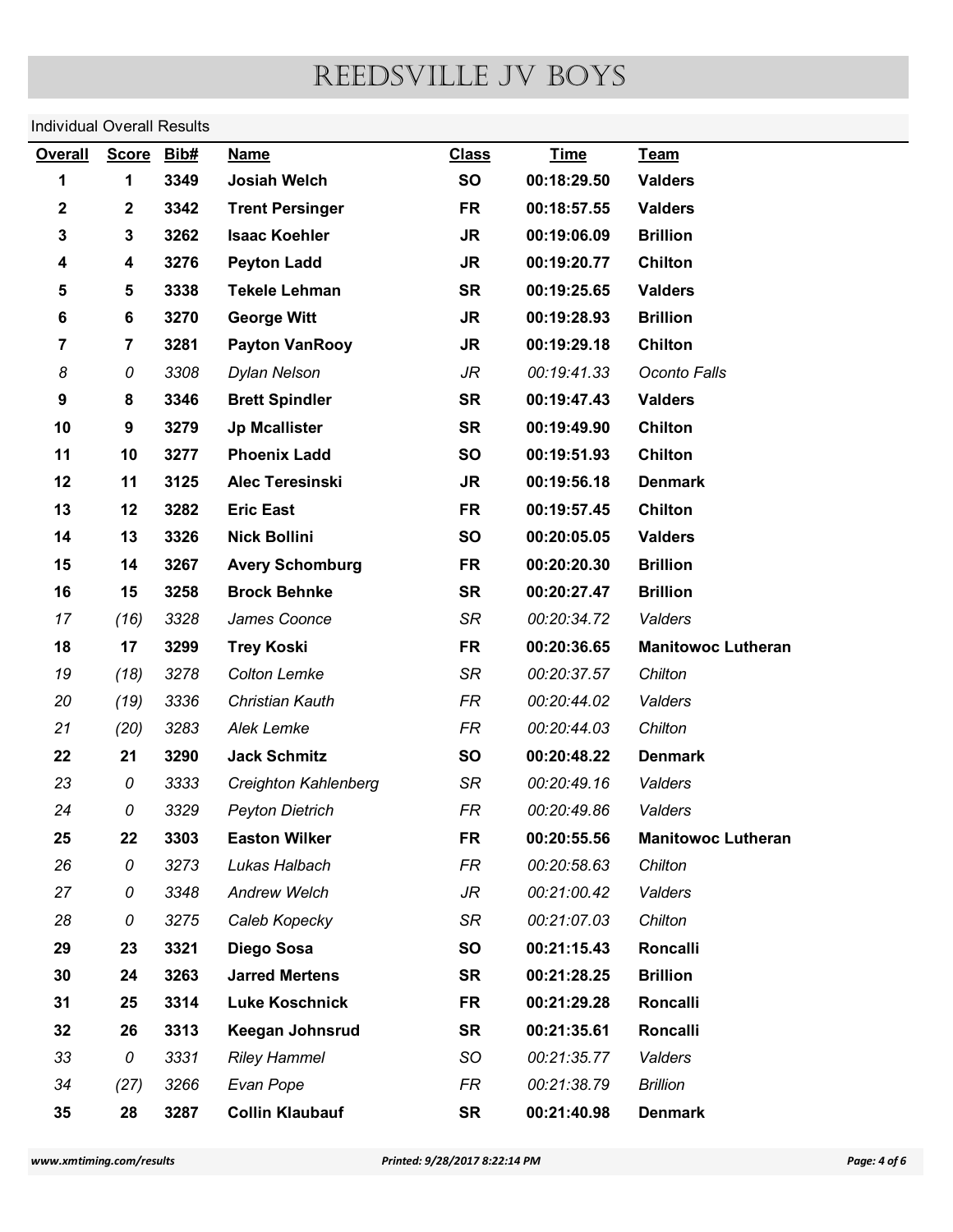| REEDSVILLE JV BOYS<br><b>SR</b><br>(29)<br>3264<br>Alex Parera<br>00:21:57.15<br><b>Brillion</b><br>36<br>3261<br>Jorden Guevara-Foss<br>FR<br>00:21:57.92<br><b>Brillion</b><br>37<br>0<br>3284<br><b>Liam Albers</b><br><b>SR</b><br>00:22:00.31<br><b>Denmark</b><br>38<br>30<br>3312<br><b>Joe Gentine</b><br><b>SR</b><br>00:22:02.65<br><b>Roncalli</b><br>39<br>31<br><b>FR</b><br>3344<br>00:22:05.74<br>0<br>Isaac Rugowski<br>Valders<br>40<br><b>FR</b><br>0<br>3343<br><b>Dawson Peterik</b><br>00:22:07.36<br>Valders<br>41<br><b>SR</b><br>3330<br><b>Dwight Eben</b><br>00:22:07.48<br>Valders<br>42<br>0<br><b>Roncalli</b><br>32<br>3325<br><b>Max Winga</b><br><b>SO</b><br>00:22:07.49<br>43<br><b>SR</b><br>3295<br><b>Justin Cole</b><br>00:22:09.79<br>33<br><b>Manitowoc Lutheran</b><br>44<br>SR<br>00:22:12.91<br>0<br>3307<br>Josh Johnson<br>Oconto Falls<br>45<br>0<br>3309<br><b>Brice Bubolz</b><br><b>FR</b><br>00:22:16.84<br>46<br>Reedsville<br>Ryan LeClair<br><b>SO</b><br>00:22:17.28<br>(34)<br>3315<br>Roncalli<br>47<br>JR<br>3320<br>00:22:22.07<br>Roncalli<br>(35)<br>Alec Schroeder<br>48<br><b>SR</b><br>36<br>3291<br><b>Jedd Shefchik</b><br>00:22:22.39<br><b>Denmark</b><br>49<br>3259<br>Samuel Breeden<br>FR<br>50<br>0<br>00:22:26.69<br><b>Brillion</b><br>FR<br>3310<br>Aren Engelbrecht<br>00:22:27.22<br>51<br>0<br>Reedsville<br>3334<br>JR<br>0<br>Evan Kahlenberg<br>00:22:27.62<br>52<br>Valders<br>SO<br>3341<br>Sean Pankratz<br>00:22:31.63<br>53<br>0<br>Valders<br>3319<br>Preston Orth<br>SO<br>0<br>00:22:34.88<br>Roncalli<br>54<br>37<br>3300<br><b>Nathaniel Luebke</b><br><b>FR</b><br>00:22:35.89<br><b>Manitowoc Lutheran</b><br>55<br>SO<br>56<br>0<br>3265<br><b>Alex Paulson</b><br>00:22:36.92<br><b>Brillion</b><br><b>FR</b><br>3257<br>00:22:48.24<br><b>Brillion</b><br>57<br>0<br>Aydin Abts<br><b>JR</b><br>38<br>3298<br><b>Ben Koeslin</b><br>00:22:49.68<br><b>Manitowoc Lutheran</b><br>58<br>FR<br>59<br>0<br>3337<br>Cody Larson<br>00:22:53.51<br>Valders |              |
|-----------------------------------------------------------------------------------------------------------------------------------------------------------------------------------------------------------------------------------------------------------------------------------------------------------------------------------------------------------------------------------------------------------------------------------------------------------------------------------------------------------------------------------------------------------------------------------------------------------------------------------------------------------------------------------------------------------------------------------------------------------------------------------------------------------------------------------------------------------------------------------------------------------------------------------------------------------------------------------------------------------------------------------------------------------------------------------------------------------------------------------------------------------------------------------------------------------------------------------------------------------------------------------------------------------------------------------------------------------------------------------------------------------------------------------------------------------------------------------------------------------------------------------------------------------------------------------------------------------------------------------------------------------------------------------------------------------------------------------------------------------------------------------------------------------------------------------------------------------------------------------------------------------------------------------------------------------------------------------------------------------------------------------------------------|--------------|
|                                                                                                                                                                                                                                                                                                                                                                                                                                                                                                                                                                                                                                                                                                                                                                                                                                                                                                                                                                                                                                                                                                                                                                                                                                                                                                                                                                                                                                                                                                                                                                                                                                                                                                                                                                                                                                                                                                                                                                                                                                                     |              |
|                                                                                                                                                                                                                                                                                                                                                                                                                                                                                                                                                                                                                                                                                                                                                                                                                                                                                                                                                                                                                                                                                                                                                                                                                                                                                                                                                                                                                                                                                                                                                                                                                                                                                                                                                                                                                                                                                                                                                                                                                                                     |              |
|                                                                                                                                                                                                                                                                                                                                                                                                                                                                                                                                                                                                                                                                                                                                                                                                                                                                                                                                                                                                                                                                                                                                                                                                                                                                                                                                                                                                                                                                                                                                                                                                                                                                                                                                                                                                                                                                                                                                                                                                                                                     |              |
|                                                                                                                                                                                                                                                                                                                                                                                                                                                                                                                                                                                                                                                                                                                                                                                                                                                                                                                                                                                                                                                                                                                                                                                                                                                                                                                                                                                                                                                                                                                                                                                                                                                                                                                                                                                                                                                                                                                                                                                                                                                     |              |
|                                                                                                                                                                                                                                                                                                                                                                                                                                                                                                                                                                                                                                                                                                                                                                                                                                                                                                                                                                                                                                                                                                                                                                                                                                                                                                                                                                                                                                                                                                                                                                                                                                                                                                                                                                                                                                                                                                                                                                                                                                                     |              |
|                                                                                                                                                                                                                                                                                                                                                                                                                                                                                                                                                                                                                                                                                                                                                                                                                                                                                                                                                                                                                                                                                                                                                                                                                                                                                                                                                                                                                                                                                                                                                                                                                                                                                                                                                                                                                                                                                                                                                                                                                                                     |              |
|                                                                                                                                                                                                                                                                                                                                                                                                                                                                                                                                                                                                                                                                                                                                                                                                                                                                                                                                                                                                                                                                                                                                                                                                                                                                                                                                                                                                                                                                                                                                                                                                                                                                                                                                                                                                                                                                                                                                                                                                                                                     |              |
|                                                                                                                                                                                                                                                                                                                                                                                                                                                                                                                                                                                                                                                                                                                                                                                                                                                                                                                                                                                                                                                                                                                                                                                                                                                                                                                                                                                                                                                                                                                                                                                                                                                                                                                                                                                                                                                                                                                                                                                                                                                     |              |
|                                                                                                                                                                                                                                                                                                                                                                                                                                                                                                                                                                                                                                                                                                                                                                                                                                                                                                                                                                                                                                                                                                                                                                                                                                                                                                                                                                                                                                                                                                                                                                                                                                                                                                                                                                                                                                                                                                                                                                                                                                                     |              |
|                                                                                                                                                                                                                                                                                                                                                                                                                                                                                                                                                                                                                                                                                                                                                                                                                                                                                                                                                                                                                                                                                                                                                                                                                                                                                                                                                                                                                                                                                                                                                                                                                                                                                                                                                                                                                                                                                                                                                                                                                                                     |              |
|                                                                                                                                                                                                                                                                                                                                                                                                                                                                                                                                                                                                                                                                                                                                                                                                                                                                                                                                                                                                                                                                                                                                                                                                                                                                                                                                                                                                                                                                                                                                                                                                                                                                                                                                                                                                                                                                                                                                                                                                                                                     |              |
|                                                                                                                                                                                                                                                                                                                                                                                                                                                                                                                                                                                                                                                                                                                                                                                                                                                                                                                                                                                                                                                                                                                                                                                                                                                                                                                                                                                                                                                                                                                                                                                                                                                                                                                                                                                                                                                                                                                                                                                                                                                     |              |
|                                                                                                                                                                                                                                                                                                                                                                                                                                                                                                                                                                                                                                                                                                                                                                                                                                                                                                                                                                                                                                                                                                                                                                                                                                                                                                                                                                                                                                                                                                                                                                                                                                                                                                                                                                                                                                                                                                                                                                                                                                                     |              |
|                                                                                                                                                                                                                                                                                                                                                                                                                                                                                                                                                                                                                                                                                                                                                                                                                                                                                                                                                                                                                                                                                                                                                                                                                                                                                                                                                                                                                                                                                                                                                                                                                                                                                                                                                                                                                                                                                                                                                                                                                                                     |              |
|                                                                                                                                                                                                                                                                                                                                                                                                                                                                                                                                                                                                                                                                                                                                                                                                                                                                                                                                                                                                                                                                                                                                                                                                                                                                                                                                                                                                                                                                                                                                                                                                                                                                                                                                                                                                                                                                                                                                                                                                                                                     |              |
|                                                                                                                                                                                                                                                                                                                                                                                                                                                                                                                                                                                                                                                                                                                                                                                                                                                                                                                                                                                                                                                                                                                                                                                                                                                                                                                                                                                                                                                                                                                                                                                                                                                                                                                                                                                                                                                                                                                                                                                                                                                     |              |
|                                                                                                                                                                                                                                                                                                                                                                                                                                                                                                                                                                                                                                                                                                                                                                                                                                                                                                                                                                                                                                                                                                                                                                                                                                                                                                                                                                                                                                                                                                                                                                                                                                                                                                                                                                                                                                                                                                                                                                                                                                                     |              |
|                                                                                                                                                                                                                                                                                                                                                                                                                                                                                                                                                                                                                                                                                                                                                                                                                                                                                                                                                                                                                                                                                                                                                                                                                                                                                                                                                                                                                                                                                                                                                                                                                                                                                                                                                                                                                                                                                                                                                                                                                                                     |              |
|                                                                                                                                                                                                                                                                                                                                                                                                                                                                                                                                                                                                                                                                                                                                                                                                                                                                                                                                                                                                                                                                                                                                                                                                                                                                                                                                                                                                                                                                                                                                                                                                                                                                                                                                                                                                                                                                                                                                                                                                                                                     |              |
|                                                                                                                                                                                                                                                                                                                                                                                                                                                                                                                                                                                                                                                                                                                                                                                                                                                                                                                                                                                                                                                                                                                                                                                                                                                                                                                                                                                                                                                                                                                                                                                                                                                                                                                                                                                                                                                                                                                                                                                                                                                     |              |
|                                                                                                                                                                                                                                                                                                                                                                                                                                                                                                                                                                                                                                                                                                                                                                                                                                                                                                                                                                                                                                                                                                                                                                                                                                                                                                                                                                                                                                                                                                                                                                                                                                                                                                                                                                                                                                                                                                                                                                                                                                                     |              |
|                                                                                                                                                                                                                                                                                                                                                                                                                                                                                                                                                                                                                                                                                                                                                                                                                                                                                                                                                                                                                                                                                                                                                                                                                                                                                                                                                                                                                                                                                                                                                                                                                                                                                                                                                                                                                                                                                                                                                                                                                                                     |              |
|                                                                                                                                                                                                                                                                                                                                                                                                                                                                                                                                                                                                                                                                                                                                                                                                                                                                                                                                                                                                                                                                                                                                                                                                                                                                                                                                                                                                                                                                                                                                                                                                                                                                                                                                                                                                                                                                                                                                                                                                                                                     |              |
|                                                                                                                                                                                                                                                                                                                                                                                                                                                                                                                                                                                                                                                                                                                                                                                                                                                                                                                                                                                                                                                                                                                                                                                                                                                                                                                                                                                                                                                                                                                                                                                                                                                                                                                                                                                                                                                                                                                                                                                                                                                     |              |
|                                                                                                                                                                                                                                                                                                                                                                                                                                                                                                                                                                                                                                                                                                                                                                                                                                                                                                                                                                                                                                                                                                                                                                                                                                                                                                                                                                                                                                                                                                                                                                                                                                                                                                                                                                                                                                                                                                                                                                                                                                                     |              |
| SO                                                                                                                                                                                                                                                                                                                                                                                                                                                                                                                                                                                                                                                                                                                                                                                                                                                                                                                                                                                                                                                                                                                                                                                                                                                                                                                                                                                                                                                                                                                                                                                                                                                                                                                                                                                                                                                                                                                                                                                                                                                  |              |
| 3340<br>00:22:59.71<br>0<br><b>Noah Oltmanns</b><br>Valders<br>60<br>JR<br>3311<br>Seth Luedtke                                                                                                                                                                                                                                                                                                                                                                                                                                                                                                                                                                                                                                                                                                                                                                                                                                                                                                                                                                                                                                                                                                                                                                                                                                                                                                                                                                                                                                                                                                                                                                                                                                                                                                                                                                                                                                                                                                                                                     |              |
| 0<br>00:23:01.75<br>Reedsville<br>61<br>0<br>3322<br>AJ Vaskuil<br>SO<br>00:23:09.06<br>Roncalli<br>62                                                                                                                                                                                                                                                                                                                                                                                                                                                                                                                                                                                                                                                                                                                                                                                                                                                                                                                                                                                                                                                                                                                                                                                                                                                                                                                                                                                                                                                                                                                                                                                                                                                                                                                                                                                                                                                                                                                                              |              |
| <b>Matthew Niles</b><br>FR<br>00:23:11.69<br>Denmark<br>(39)<br>3289<br>63                                                                                                                                                                                                                                                                                                                                                                                                                                                                                                                                                                                                                                                                                                                                                                                                                                                                                                                                                                                                                                                                                                                                                                                                                                                                                                                                                                                                                                                                                                                                                                                                                                                                                                                                                                                                                                                                                                                                                                          |              |
| FR<br>3271<br>Marcus Breckheimer<br>00:23:12.75<br>64<br>0<br>Chilton                                                                                                                                                                                                                                                                                                                                                                                                                                                                                                                                                                                                                                                                                                                                                                                                                                                                                                                                                                                                                                                                                                                                                                                                                                                                                                                                                                                                                                                                                                                                                                                                                                                                                                                                                                                                                                                                                                                                                                               |              |
| JR<br>3260<br><b>Bo Geiger</b><br>00:23:36.24<br>65<br>0<br><b>Brillion</b>                                                                                                                                                                                                                                                                                                                                                                                                                                                                                                                                                                                                                                                                                                                                                                                                                                                                                                                                                                                                                                                                                                                                                                                                                                                                                                                                                                                                                                                                                                                                                                                                                                                                                                                                                                                                                                                                                                                                                                         |              |
| 3272<br>Sam Dorn<br>SO<br>00:23:42.17<br>Chilton<br>0<br>66                                                                                                                                                                                                                                                                                                                                                                                                                                                                                                                                                                                                                                                                                                                                                                                                                                                                                                                                                                                                                                                                                                                                                                                                                                                                                                                                                                                                                                                                                                                                                                                                                                                                                                                                                                                                                                                                                                                                                                                         |              |
| 3292<br>Jacob Stern<br>JR<br>(40)<br>00:23:50.28<br>Denmark<br>67                                                                                                                                                                                                                                                                                                                                                                                                                                                                                                                                                                                                                                                                                                                                                                                                                                                                                                                                                                                                                                                                                                                                                                                                                                                                                                                                                                                                                                                                                                                                                                                                                                                                                                                                                                                                                                                                                                                                                                                   |              |
| 3317<br>Jacob Moran<br>SO<br>00:23:52.01<br>0<br>Roncalli<br>68                                                                                                                                                                                                                                                                                                                                                                                                                                                                                                                                                                                                                                                                                                                                                                                                                                                                                                                                                                                                                                                                                                                                                                                                                                                                                                                                                                                                                                                                                                                                                                                                                                                                                                                                                                                                                                                                                                                                                                                     |              |
| 3286<br>Dominic Collard<br>FR<br>69<br>0<br>00:23:52.39<br>Denmark                                                                                                                                                                                                                                                                                                                                                                                                                                                                                                                                                                                                                                                                                                                                                                                                                                                                                                                                                                                                                                                                                                                                                                                                                                                                                                                                                                                                                                                                                                                                                                                                                                                                                                                                                                                                                                                                                                                                                                                  |              |
| <b>Keaton Stutte</b><br>JR<br>00:23:54.56<br>0<br>3347<br>Valders<br>70                                                                                                                                                                                                                                                                                                                                                                                                                                                                                                                                                                                                                                                                                                                                                                                                                                                                                                                                                                                                                                                                                                                                                                                                                                                                                                                                                                                                                                                                                                                                                                                                                                                                                                                                                                                                                                                                                                                                                                             |              |
| Zach Marten<br>FR<br>(41)<br>3301<br>00:23:56.79<br>Manitowoc Lutheran<br>71                                                                                                                                                                                                                                                                                                                                                                                                                                                                                                                                                                                                                                                                                                                                                                                                                                                                                                                                                                                                                                                                                                                                                                                                                                                                                                                                                                                                                                                                                                                                                                                                                                                                                                                                                                                                                                                                                                                                                                        |              |
| <b>FR</b><br>00:23:57.39<br>(42)<br>3302<br>Zach Raddatz<br>72<br>Manitowoc Lutheran                                                                                                                                                                                                                                                                                                                                                                                                                                                                                                                                                                                                                                                                                                                                                                                                                                                                                                                                                                                                                                                                                                                                                                                                                                                                                                                                                                                                                                                                                                                                                                                                                                                                                                                                                                                                                                                                                                                                                                |              |
| w.xmtiming.com/results<br>Printed: 9/28/2017 8:22:14 PM                                                                                                                                                                                                                                                                                                                                                                                                                                                                                                                                                                                                                                                                                                                                                                                                                                                                                                                                                                                                                                                                                                                                                                                                                                                                                                                                                                                                                                                                                                                                                                                                                                                                                                                                                                                                                                                                                                                                                                                             | Page: 5 of 6 |